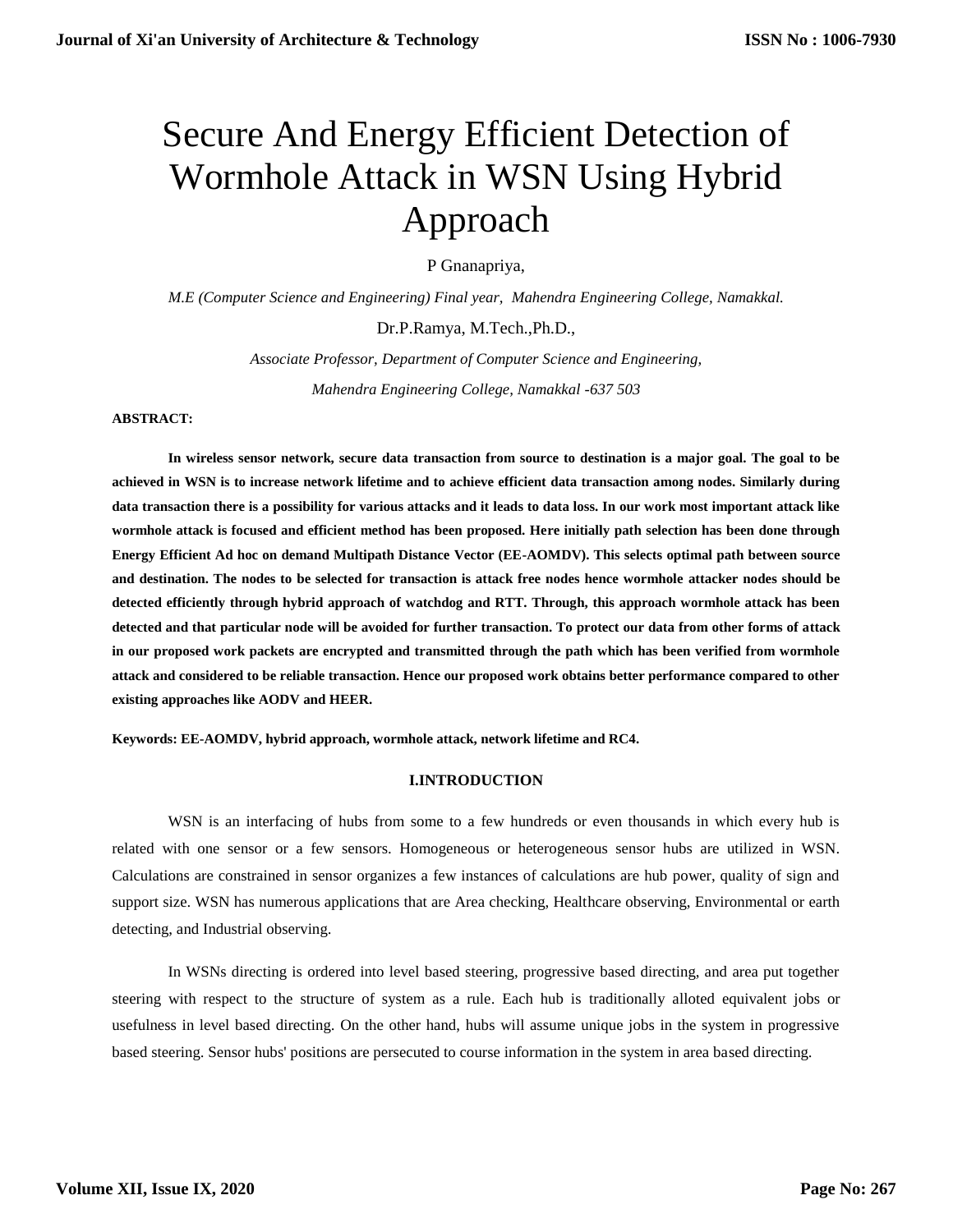In course disclosure a significant measure of vitality is used and receptive conventions arrangement. Hubs send information to internal hub, are gathered in helpful directing, and may likewise use in extra handling, subsequently it diminishes course cost as far as vitality use. A ton of different conventions rely upon position data and timing.

Major issues in sensors:

- $\triangleright$  Limited memory and storage
- $\triangleright$  Energy consumption

#### **ISSUES IN WSN:**

#### **Jamming**

It is caused because of obstruction with the radio frequencies of the system's gadgets which is an assault on the accessibility of the sensor arrange. It is unique in relation to typical radio engendering in how it is undesirable and problematic, consequently bringing about forswearing of-administration conditions.

#### **Tampering**

It is likewise called hub catching in which a hub is undermined, it is anything but difficult to perform and is truly destructive. Altering is truly changing and devastating sensors hubs.

#### **Collision:**

It is caused in interface layer that handles neighbor-to-neighbor correspondence alongside channel assertion. Whole bundle can be upset if an enemy can create impacts of even piece of a transmission, CRC confound and potentially require retransmission can be brought about by a solitary piece blunder.

# **Exhaustion:**

Exhaustion of a system's battery force can be incited by a cross examination assault. An undermined hub could over and again send along these lines expending the battery power more than required.

## **Wormhole attack**

It is caused because of arrangement of a low-idleness interface that is shaped with the goal that bundles can venture out from one to the opposite end quicker than regularly through a multi-jump course. The wormhole assault is a risk against the directing convention and is trying to distinguish and forestall. Right now assault, an enemy can persuade the far off hubs that are just a couple of jumps away through the wormhole creating turmoil in the system steering components.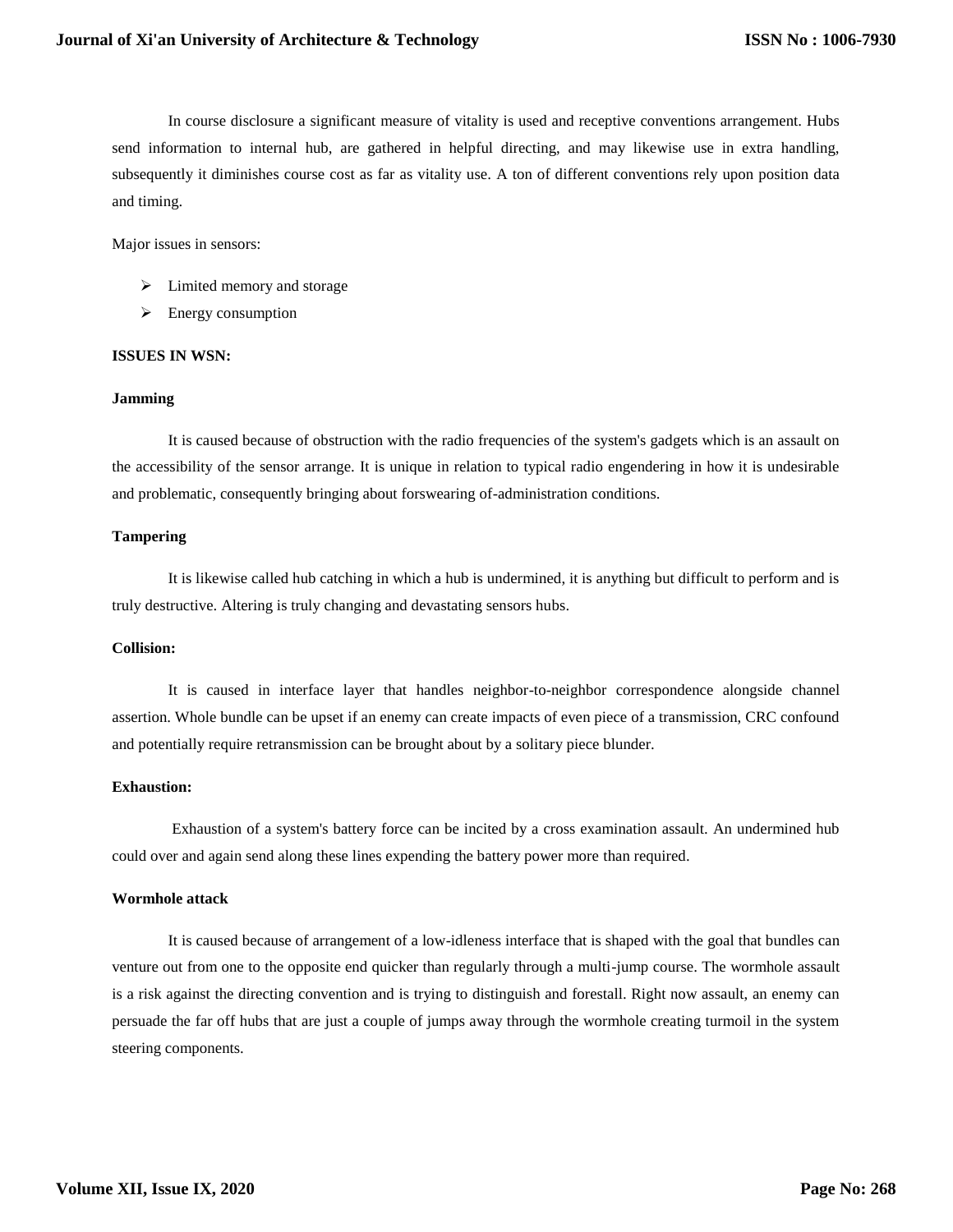## **Contribution of the paper:**

- \* To increase network lifetime by reducing energy consumption of sensor nodes.
- To transfer data in secure way without any attacks.
- \* To protect from other common forms of attack encryption method is used.
- By utilizing energy efficient path selection algorithm energy consumption will be reduced.

#### **II.LITEREATURE SURVEY**

**Muhammad Imran et.al(2015),** states that systems have greater security dangers because of absence of main issue of control when contrasted with fixed systems. Wormhole assault is one of the most extreme steering assaults, which is propelled by two conniving hubs by setting up a private channel between them. This paper introduced the highlights that could be utilized to recognize the wormhole assault. These highlights are talked about in detail with their advantages and disadvantages. The potential confinements of Intrusion Detection Systems (IDSs) are likewise talked about. This work gives a premise to construct an effective IDS to recognize wormhole assaults in MANETs. As indicated by our examination, the methods dependent on course demand (RREQ) or jump tally would be superior to anything different systems to distinguish wormhole assaults.

**Ajay Prakash Raiet.al (2012),** presents wormhole assault recognition in WSN. In MANET hubs which are inside the scope of one another can associate straightforwardly where as hubs which are not in the region of one another depend on the middle hub for correspondence. Correspondence in the system relies upon the trust upon one another. In wormhole assaults, one malignant hub burrows parcels from its area to the next vindictive hub. Such wormhole assaults bring about a bogus course with less. On the off chance that source hub picks this phony course, malevolent hubs have the choice of conveying the bundles or dropping them. It is hard to recognize wormhole assaults on the grounds that noxious hubs mimic real hubs The wormhole assault is conceivable regardless of whether the assailant has not bargained any hosts and regardless of whether all correspondence gives validness and classification.

**Louazani Ahmed et.al (2014),** describes identifying and maintaining a strategic distance from wormhole assault. CL-MAC convention is the aftereffect of our past research works for which the security viewpoints have not been thought about during its plan arrange. To officially demonstrate the significance of the proposed plot, we give a hypothetical report dependent on Time Petri Net to investigate some significant properties identified with the staggering impact of the wormhole assault and its countermeasure on the CL-MAC activities.

**Soorya V Nair and Shijin Knox G U (2019),** describes energy consumption is treated as one principle downside in MANET. This paper manages a technique to improve the vitality effectiveness and system lifetime in portable impromptu system by utilizing a multipath directing convention AOMDV. The proposed EE AOMDV utilizes vitality limits to choose vitality effective ways from accessible ways at the hour of directing. When AOMDV is contrasted and EE AOMDV, the outcomes show that the proposed EE AOMDV is more vitality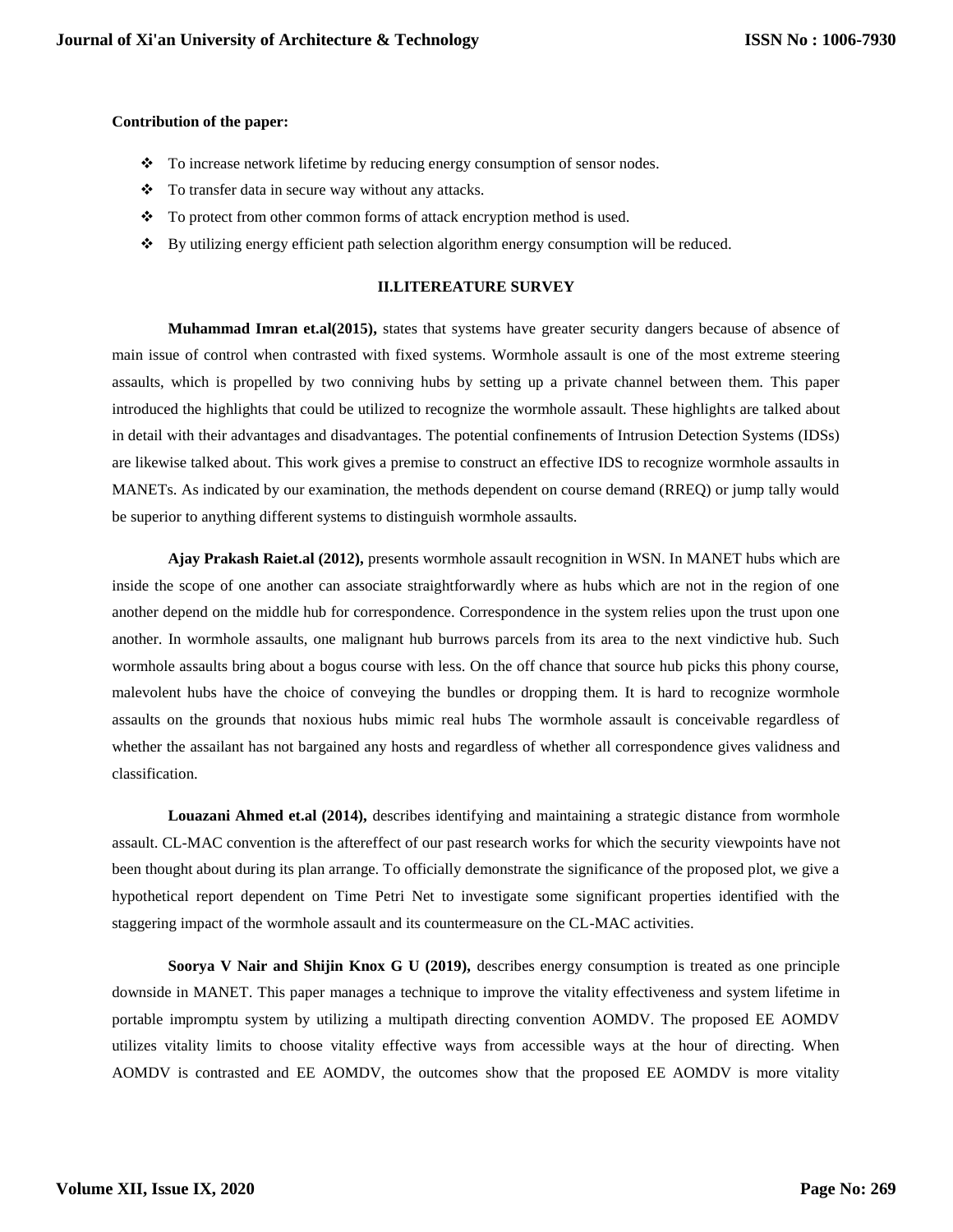productive than AOMDV. The parameters utilized for the examination are vitality utilization of the system and lifetime of the system by shifting hub speed, information rate and reproduction time.

**Mary Cindy Ah Kioon et.al (2015),** discuss about MD5 encryption calculation. Hashing calculations are ordinarily used to change over passwords into hashes which hypothetically can't be deciphered. This paper investigations the security dangers of the hashing calculation MD5 in secret phrase stockpiling and examines various arrangements, for example, salts and iterative hashing. We propose another way to deal with utilizing MD5 in secret phrase stockpiling by utilizing outer data, a determined salt and an irregular key to scramble the secret phrase before the MD5 figuring. We recommend utilizing key extending to make the hash computation increasingly slow XOR figure to make the last hash esteem difficult to discover in any standard rainbow table.

**Mrs. C. Gayathri and Dr.R. Vadivel (2017)** presents Watchdog Mechanism is a key structure squares to many trust frameworks that are intended for making sure about Mobile Ad-hoc Networks. Guard dog Technique is one of the Intrusion Detection Technique in specially appointed systems. The above Watchdog Methods it speak to with interruption identification framework being a significant job of portable impromptu system. Right now the various sorts of Watchdog Mechanism included the noxious hub recognition process. . It appears that the simpler for the clients to comprehend the Watchdog Mechanism.

# **III.PROPOSED METHODOLGY**

In proposed framework, at first way has been chosen dependent on EE-AODV calculation. Here way is set up dependent on request and it permits making multipath between source to goal. EE-AOMDV checks the Energy/Distance proportion of every way accessible in the system. In view of interest of specific information transmission way has been apportioned and transmission of parcels were happens. Here, the identification of wormhole assault is a troublesome procedure. To recognize in an exact manner a half and half methodology has been used that is a mix of guard dog and RTT. Through this methodology wormhole assailants has been precisely and productively distinguished and disengaged from our system and does excluded from further exchange. Thus this will guarantee secure information exchange and diminishes vitality utilization if there should arise an occurrence of retransmission, parcel misfortune and deferral in conveyance. Anyway guaranteeing security can be accomplished through executing cryptography calculation here the issue confronted is it will deplete the battery of sensor hubs rapidly. In our proposed work lightweight cryptography calculation has been actualized through MD5. This gives proficient and make sure about information exchange without devouring more vitality in organize.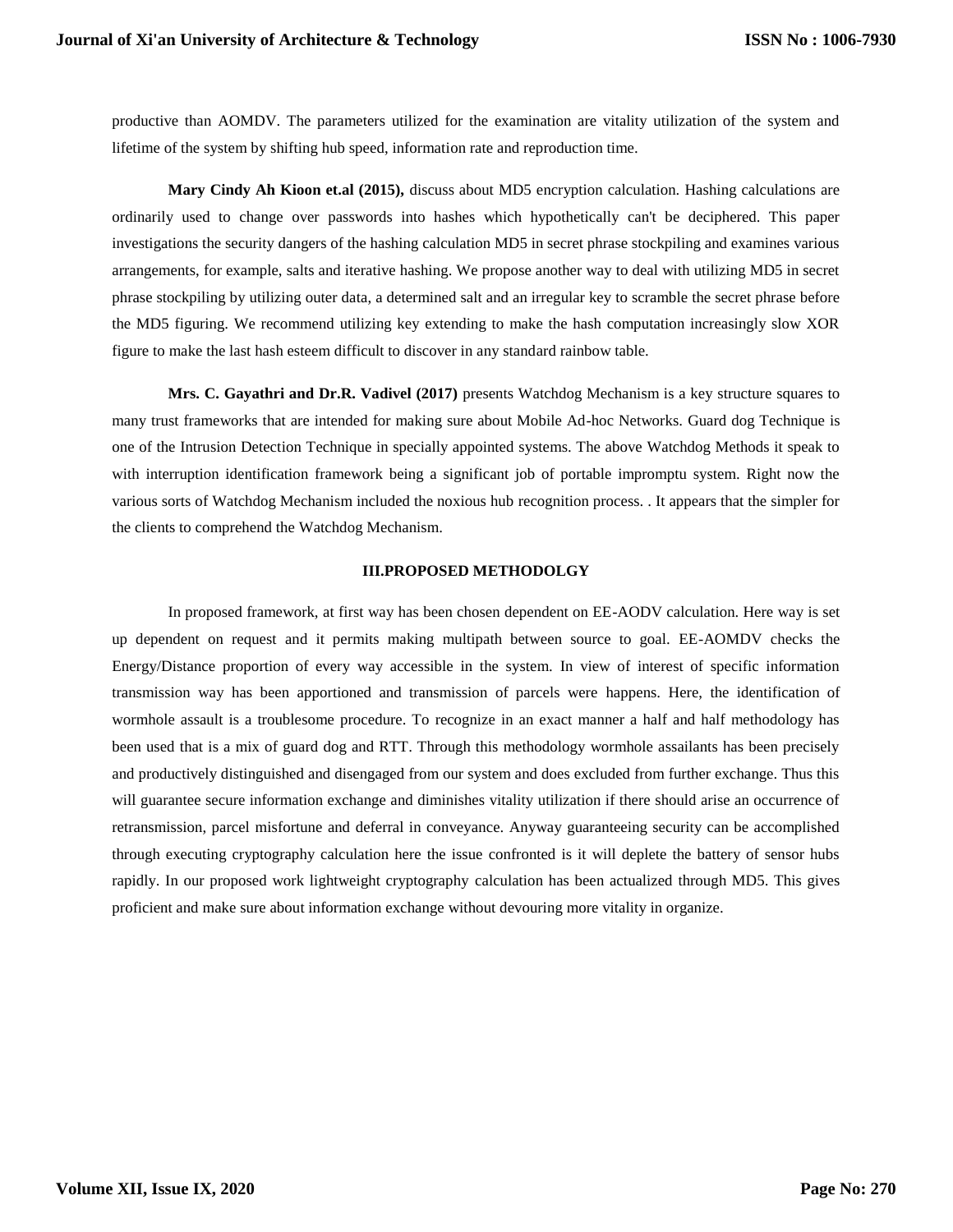

Figure 1: Working flow of proposed system

EE-AOMDV route selection

EE-AOMDV utilizes vitality limits for choosing the hubs with high remaining vitality. Right now, utilization can be diminished for the entire system. The proposed EE AOMDV convention intends to choose ways with high residual vitality and less vitality use. This maintains a strategic distance from interface disappointments caused because of the exhaustion of hubs vitality and subsequently expanding the lifetime of the system and improves the vitality execution in MANETs. The calculation figures out which of the gadgets in the system should be chosen in a specific course. At the point when we select cell phones without thinking of it as' outstanding vitality level while choosing the courses will leave a lopsided vitality level in the whole system.

Algorithm 1:

1) Select source and goal for directing

2) Source hub begins course disclosure process

3) During course upkeep every hub will checks its residual vitality level with a limit esteem (high1)

4) For each hub in the way if remaining vitality > high1 && hopcount < minimum\_hopcount select that way for correspondence in the system

5) Else if select way with most limited separation and utilize that way for correspondence.

6) Send the intermittent course revelation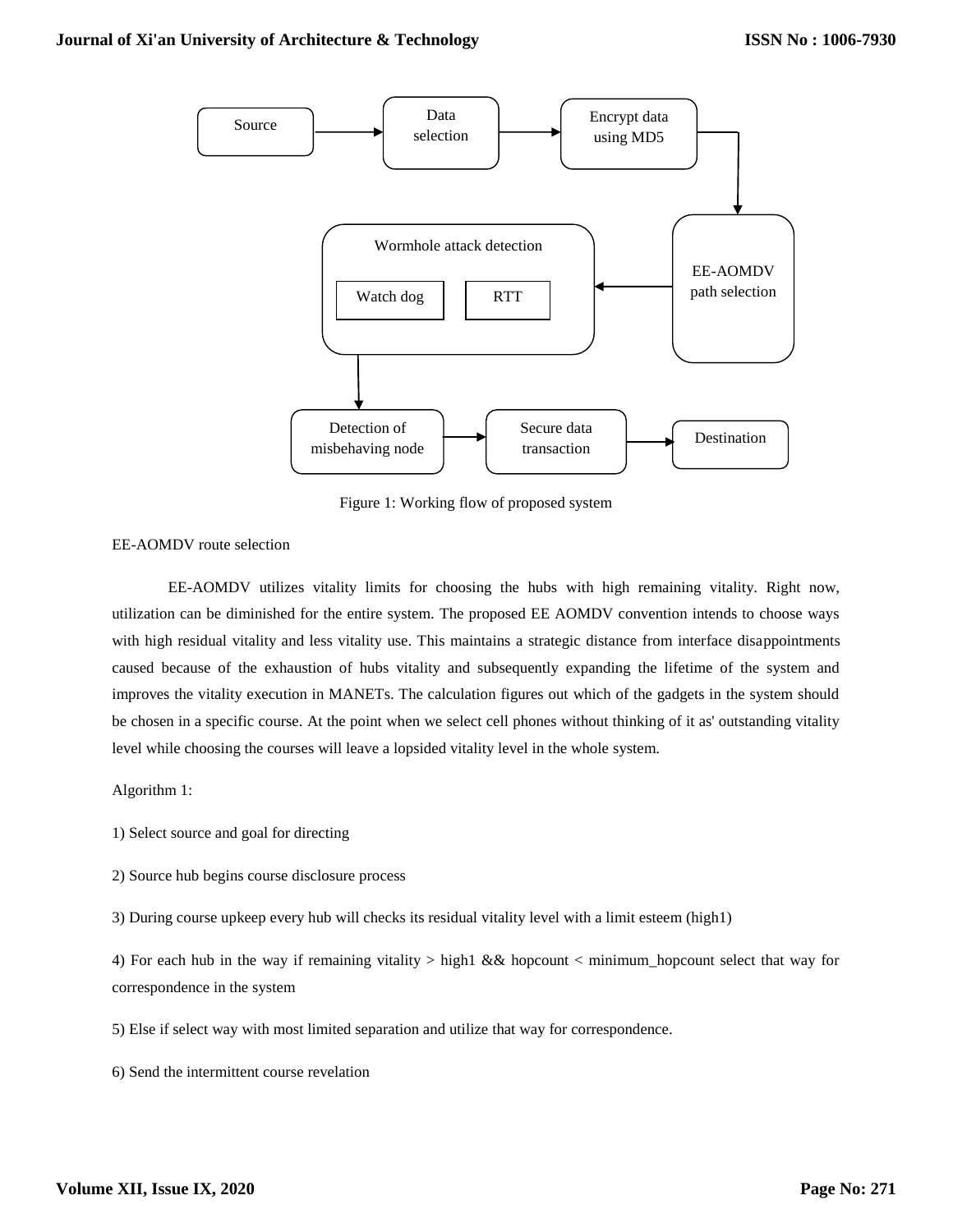The energy consumption rate between two time slots can be

calculated using Algorithm 2[2].

Algorithm 2:

1) Energytime1 and Energytime2 are the remaining energies at time1 and time 2

2) for each hello time interval, calculate

3) Energy Consumption rate =  $((Energy_{time2} - Energy_{time1}) / Energy_{time1}) * 100$ 

Algorithm 3:

1) Begin route discovery process

2) If a node receives RREQ packet and if the Energy Consumption rate >thld1 goto 4 else goto 5

3) If a node receives RREP packet then check whether Energy Consumption rate >thld2, If yes goto 4 else goto 5

4) Drop the packet

5) Check the Energy Consumption rate for all nodes in the path and if Energy Consumption rate >thld3, mark that path to indicate high energy consumption or low energy level.

6) stop

RTT module:

RREQ bundle is send from the beginning hub on that time is Rt1 and furthermore set the hour of the RREP parcels. Numerous affirmations are gotten from the goal hub intends to fix the occasions Rt2 I of each RREP bundles. RTT Rt3 I esteems are getting from the Rt1 and Rt2. In view of the Round Trip Time of Rt3 I, process the normal RTT of the considerable number of ways with the assistance of the worth Rts I. After examination of the limit estimation of Round Trip Time Rts I, check whether the aggregate full circle time is not as much as edge full circle time Rtth or not and the bounce tally of specific course is proportional to at least two than the wormhole connect, at that point that course is influenced by wormhole in any case no risk is happened in that wormhole interface. When the wormhole interface is recognized toward that path, at that point sender fixes that hub W1 as wormhole hub and forward bogus RREQ bundle through that specific course I and successor W1 hub. The goal gets bogus RREQ parcel from its successor W2 and recognize that W2 hub as wormhole hub. The hubs W1 and W2 are expelled from the system. At that point consequently wormhole influenced connect is blocked.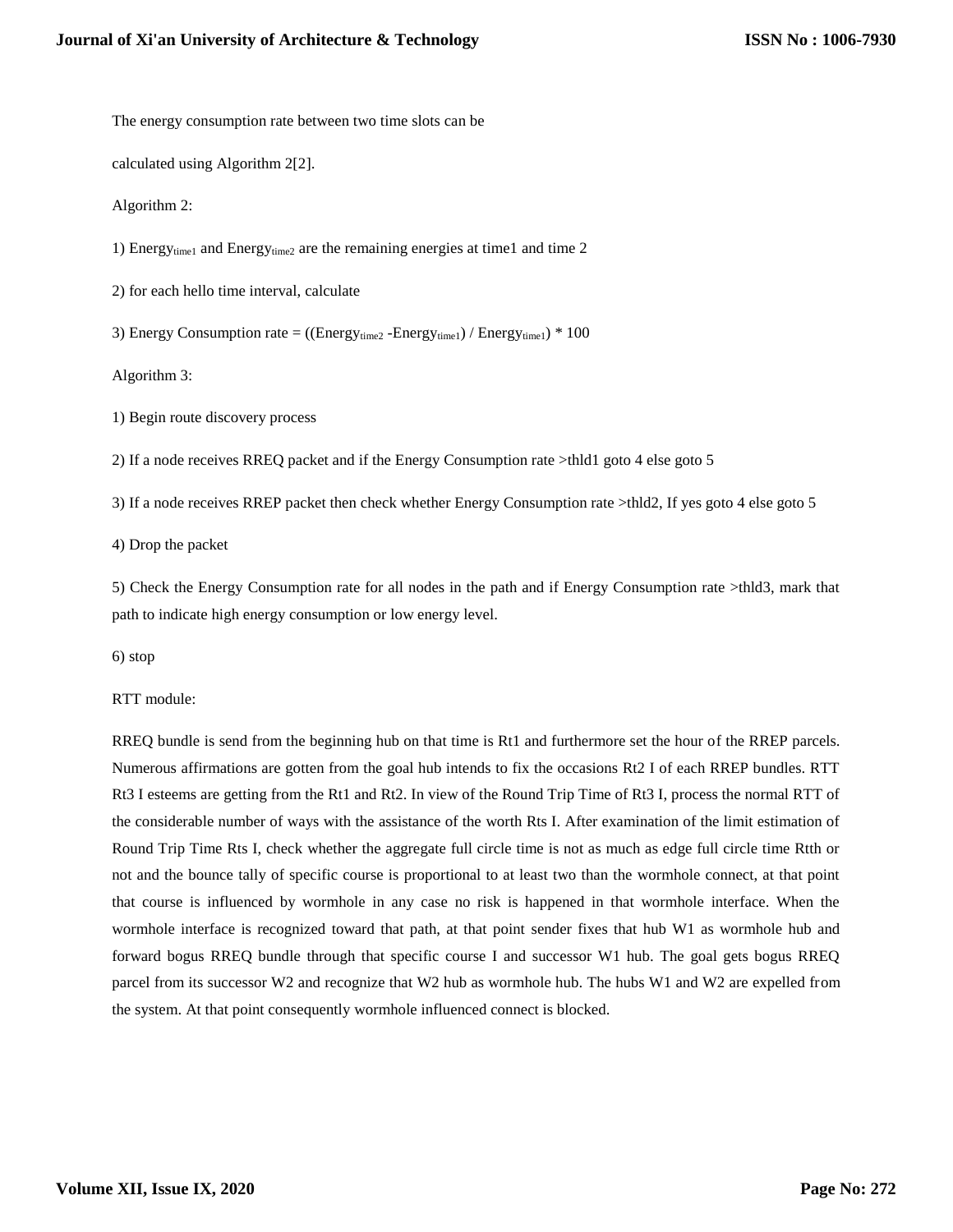Watchdog approach:

Watchdog are perhaps the best instrument to identify the dangers and assaults from the got rowdy and narrow minded hubs in the systems. The Watchdog is utilized to improve throughput in a MANET, by recognizing getting into mischief hubs, which stunt different hubs, by consenting to advance the parcels while never doing as such. While the guard dog is utilized to recognize acting up (malignant) hubs, started by a Replica server, static technique helps directing conventions stay away from these hubs, by expelling them, and making another way. The guard dog happens in each hub in the system.

So as to build the security information exchange, MD5 calculations can be utilized to hash the first passwords and the hash esteems, rather than the plaintext are put away in the database. During confirmation, the info secret word is likewise hashed by MD5 along these lines, and the outcome hash esteem is contrasted and the hash an incentive in the database for that specific client. MD5 forms a variable-length message into a fixed-length yield of 128 bits. MD5 is a well known hash work. It chips away at squares of 512-bits, and procedures each square through 4 rounds, where each round thus forms 16 sub-hinders (each 32-bits). The 512-piece message is separated into 16 sub-obstructs before preparing.

# **IV.RESULT AND DISCUSSION**

## SIMULATION PARAMETER:

The simulation parameter is explained as below which is used to produce the simulation suite for proposed solution.

| <b>PARAMETER</b> | <b>VALUES</b>   |
|------------------|-----------------|
| Simulator        | NS2.35          |
| Routing Protocol | <b>EE-AOMDV</b> |
| Number of nodes  | 20,30           |
| Simulation time  | 180s            |
| Traffic type     | <b>TCP</b>      |
| Packet size      | 1024 bytes      |
| Packet rate      | 8packets/sec    |
| Maximum speed    | 30m/sec         |

Table 1.1: simulation parameter table

Comparison of our work with existing method: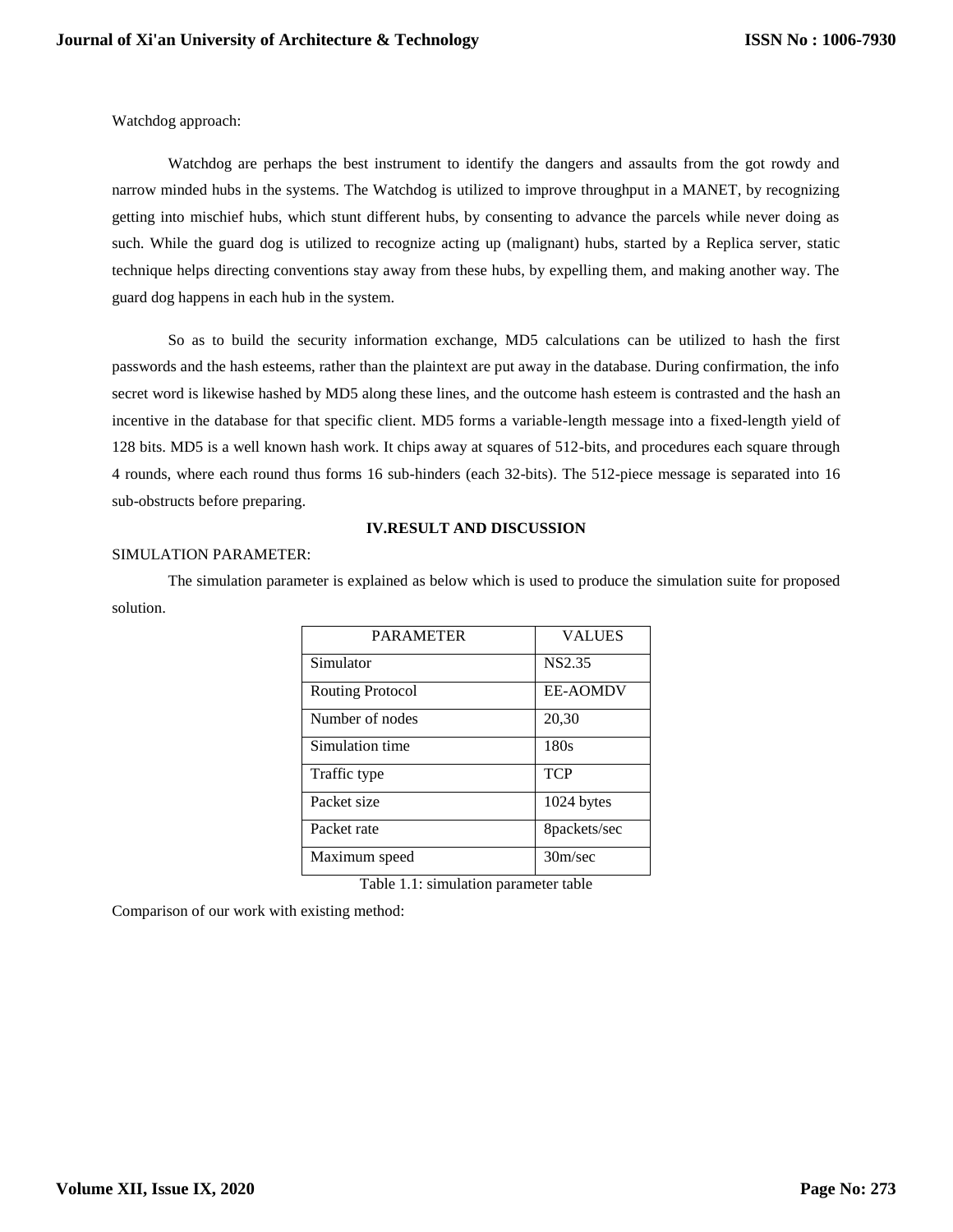

Figure 2: comparison chart

The above graph shows the parameter comparisons such as data delivery, end to end delay, through put. Compared to other existing two methods our proposed work achieves better results.



Figure 3: comparison of performance evaluation

Hence the results obtained through our proposed method achieve better results compared to existing methods and it achieves better performance.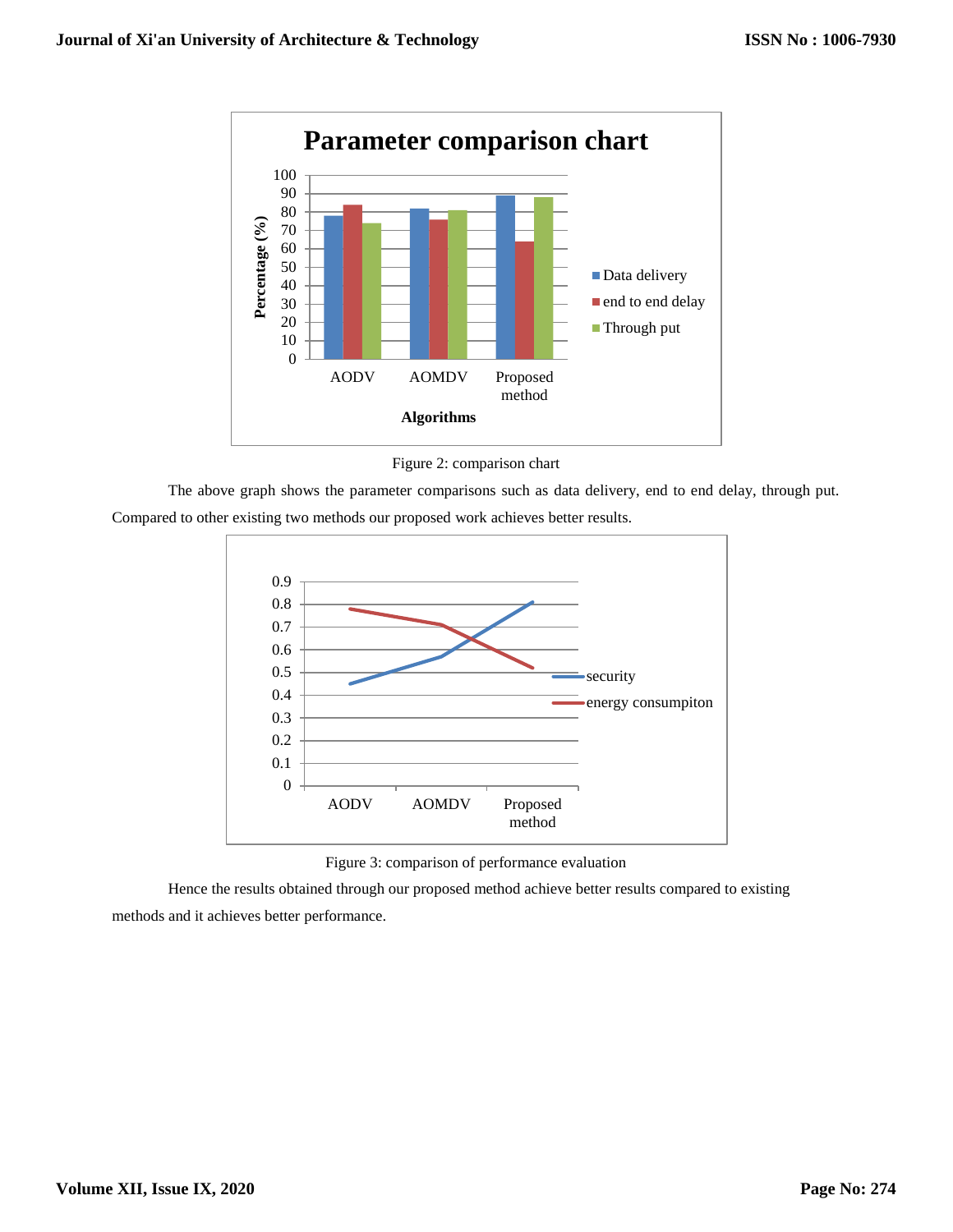

Figure 4: End to end delay



Figure 5: Through put comparison